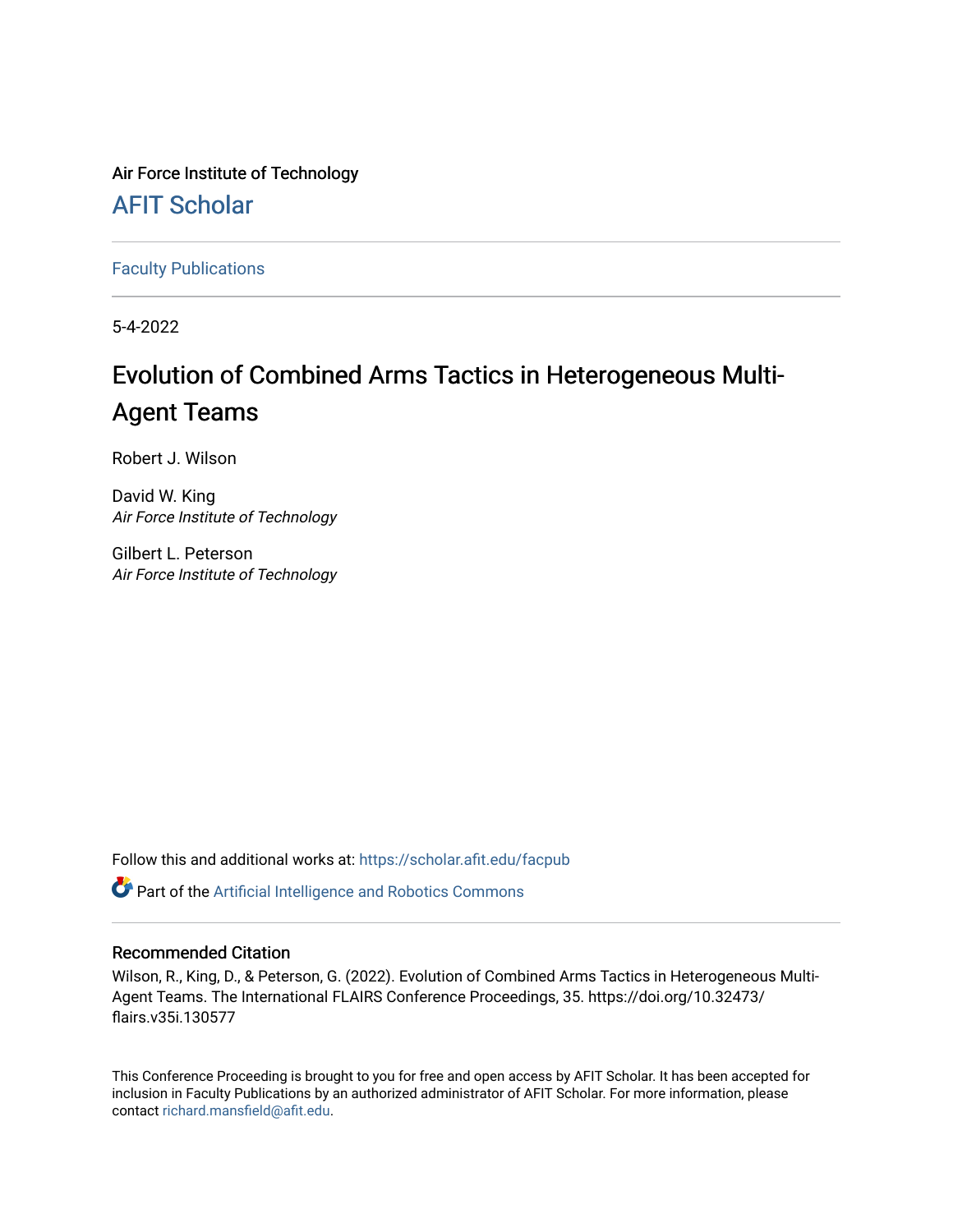# Evolution of Combined Arms Tactics in Heterogeneous Multi-Agent Teams

Robert J. Wilson, David W. King, Gilbert L. Peterson

robert.wilson@afit.edu, david.king@afit.edu, gilbert.peterson@afit.edu Air Force Institute of Technology Wright-Patterson AFB, OH 45433

#### Abstract

Multi-agent systems research is concerned with the emergence of system-level behaviors from relatively simple agent interactions. Multi-agent systems research to date is primarily concerned with systems of homogeneous agents, with member agents both physically and behaviorally identical. Systems of heterogeneous agents with differing physical or behavioral characteristics may be able to accomplish tasks more efficiently than homogeneous teams, via cooperation between mutually complementary agent types. In this article, we compare the performance of homogeneous and heterogeneous teams in combined arms situations. Combined arms theory proposes that the application of heterogeneous forces, en masse, can generate effects far greater than outcomes achieved by homogeneous forces or the serial use of individual arms. Results from experiments show that combined arms tactics can emerge from simple agent interactions.

#### 1 Introduction

The field of multi-agent systems research seeks to develop methods and algorithms for developing individual agents so as to produce desirable system behaviors. The field has yielded famous algorithms such as Particle Swarm Optimization (PSO) and Ant Colony Optimization (ACO), but has focused primarily on systems of identical, *homogeneous*, agents. Recent work has begun to explore the potential of *heterogeneous* systems, or systems of agents with differing behaviors or physical forms. Of particular interest to us, is the application of such systems to the development and validation of combined arms theory.

The military theory of combined arms combines different types of armaments to achieve effects greater than could be attained if the same armaments were applied singly or in sequence (Army 2019). It combines complementary arms in such a way that to avoid one, the enemy must expose itself to another (Corps 1997a). A combined arms unit is therefore *heterogeneous*, since the arms or agents it comprises differ from each other. Since a combined arms force is a heterogeneous multi-agent system, the study of multi-agent systems may bear fruit for the military study of combined arms. This paper presents a set of experiments designed to explore the

emergence of combined arms tactics in systems of *heterogeneous* agents, i.e. agents which differ in behavior or physical form.

Experiments were conducted in a two-dimensional (2D) battle simulation in which teams of agents competed to achieve set objectives. A genetic algorithm was used to evolve effective teams for each scenario, and the behavior of each evolved team was compared with definitions of combined arms behavior from existing military doctrine. The hypothesis, proven correct, was that combined arms tactics can emerge from the interactions of simple heterogeneous agents.

The rest of this work is divided into sections by subject. Section 2 reviews existing research in homogeneous and heterogeneous multi-agent systems. Section 3 describes the platform and measures used during experimentation. Section 4 outlines the test scenarios, and Section 5 discusses the outcome of each experiment. Section 6 provides closing remarks and suggestions for future work.

## 2 Background

In 2013 Dorigo, et al. lamented the almost exclusive focus of multi-agent systems research on systems of homogeneous agents (Dorigo 2013). Homogeneous agents share the same physical and behavioral characteristics, while heterogeneous agents differ in either behavior or physical makeup (Kengyel et al. 2015). Following Kengyel's usage, this paper refers to differentiation of behavior as behavioral heterogeneity, while physical differences are called morphological heterogeneity.

Several experiments with behavioral heterogeneity have been performed since Dorigo, et al. made their complaint. Deka, et al. (Deka and Sycara 2021) demonstrated the development of heterogeneous behaviors by teams of morphologically homogeneous agents in a pursuit-evasion game. Over time, multi-agent teams developed strategies requiring heterogeneous behaviors from member agents. Agents approached a target zone from multiple directions, or acted as decoys to allow team members to reach the objective.

In another set of pursuit-evasion experiments, King, et al. showed that the ability to select actions from a set of heterogeneous behaviors improved the performance of morphologically homogeneous agents in a swarm (King, Bindewald, and Peterson 2018). Their Iterative Team Assignment Al-

Copyright © 2021by the authors. All rights reserved.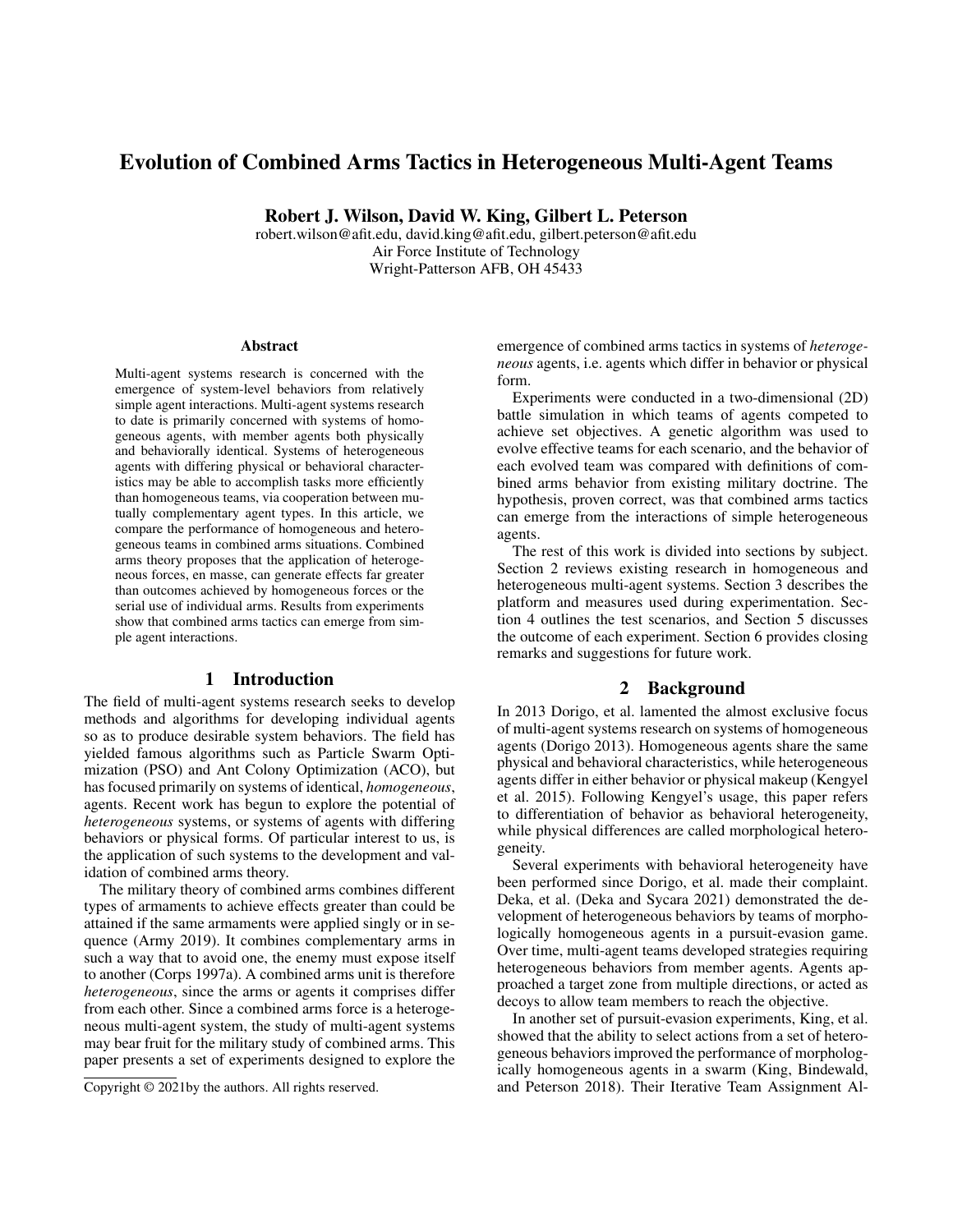gorithm (ITAA) divided agents on the pursuing team into *patrol*, *circle*, and *pursuit* roles, each with its own behavioral logic. The pursuing team was tasked with capturing members of an evading team before they could reach a defended zone. Results showed that behavioral adaptation via the ITAA improved the pursuers performance.

Dorigo, et al. developed a multi-agent system called Swarmanoid, made up of morphologically and behaviorally heterogeneous robots which cooperate to accomplish tasks (Dorigo 2013). 'Eye-bots' capable of flight gather information about the environment from the air and relay it to other robots. 'Hand-bots' use manipulators to grasp objects, climb surfaces, or connect with other robots. 'Foot-bots' possess tracks and wheels, and provide transportation for the handbots. Working together, the Swarmanoid robots can perform cooperative tasks like fetching a book from a shelf in another room, a task requiring cooperation between each of the distinct agent morphologies. Each morphology has a *niche*, or a particular role defined by its characteristics.

To understand the effect of agent niches on a system, King examined the impact of behavioral and morphological differentiation on task performance in the K coverage problem (King 2018). He noted that morphological differentiation limits the ways agents in a system can adapt. In a morphologically homogeneous system, any agent is capable of performing the same task as any other agent, if it changes its behavior to match. In a morphologically heterogeneous system, an agent in one niche may be physically incapable of performing another's task.

In King's experiments, swarms of *observer* and *tracker* agents with differing morphologies cooperated to identify and monitor random targets. Compared with morphologically homogeneous swarms, the morphologically heterogeneous teams had worse detection rates but better agent distributions. He concluded that morphological differentiation can improve a system's performance, but that it can also reduce the system's adaptability by placing strict constraints on an agent's possible roles (King 2018). For example, one of King's *tracker* agents could fill in for another *tracker*, but not for an *observer*.

The same principle is evident in military tactics. Artillery and infantry units are mutually supporting but not interchangeable. Their roles in a larger military organization are based on their morphologies: artillery delivers supporting fire for infantry, and infantry provides artillery with protection (Corps 1997b). Combined arms warfare entails the simultaneous application of different types of arms in order to achieve an effect greater than could be attained by their separate or sequential application (Army 2019). "Different types of arms" refers to morphologically distinct military agents, such as artillery and infantry. A combined arms force is therefore a morphologically heterogeneous multi-agent system, in which agents develop behavioral and morphological niches comparable to those in King's and Dorigo's experiments.

Many military problems consequently reveal themselves to be multi-agent systems engineering problems. Commanding Marines in Vietnam, Lt Col John Studt successfully thwarted ambushes by incorporating dogs with patrolling units (Shulimson et al. 1997). The combination of dogs with Marines created a morphologically heterogeneous system with dog and Marine agents, the dog specialized for detection of enemies, Marines for combat and decision-making.

In Studt's case the combination of dog and Marine was a product of costly trial and error. Dogs were used because the Marines had already suffered casualties. If multi-agent systems research could simulate combined arms forces and evaluate them by some measure of fitness, one might be able to devise more effective unit compositions and tactics without the commensurate cost in blood. The simulator described in Section 3 is a first step in that direction, and though the environment it simulates is simple and not particularly realistic, it serves to demonstrate that from such experiments may yield effective unit combinations and tactics.

#### 3 Simulator

A novel simulator based on the popular RoboCode program was developed to run these experiments. RoboCode is a twodimensional battle simulator with tank-like robots as combatants (Nelson, Larsen, and Savara 2022). A good test bed for robotic control algorithms, RoboCode is often used to teach AI concepts, with students writing controllers to guide their robots to victory. The software frequently appears in research on robotics and multi-agent systems. Woolley and Peterson (Woolley and Peterson 2009) used RoboCode to develop the Unified Behavior Framework (UBF), a modular framework of reactive robot control in which an arbiter draws on a collection of possible behaviors to select the best action for a given state. Recchia, et al. and Rebelo, et al. used RoboCode to prototype behaviorally heterogeneous multiagent teams with behaviors based on psychological theories of personality (Recchia, Chung, and Pochiraju 2014; Rebelo et al. 2015). In spite of RoboCode's extensive documentation and existing research, the platform is not suitable for testing morphologically heterogeneous teams of agents because it supports only one robot morphology.

Simulations for this paper were conducted in RoboCode-Plus, a RoboCode-like simulator written in  $C_{++}$ .<sup>1</sup> Like RoboCode it simulates battling robots in a two-dimensional plane, but adds morphologically heterogeneous robot types and objective-based scenarios. RoboCodePlus agents are composed of a behavior and a morphology.

A RoboCodePlus morphology can be understood as a collection of components. A typical *Tank* morphology, for example, comprises four main components: a chassis that controls movement, a turret that provides a platform for a weapon and sensor, and the weapon and sensor themselves. Every time the physics engine updates the simulated environment<sup>2</sup>, each component receives a control signal from the robot's behavior, which tells it how to act. The sensor might rotate clockwise while the weapon fires some designated munition, for example.

Each agent's behavior generates those control signals based on the agent's perceived state. Behaviors are simple

<sup>&</sup>lt;sup>1</sup>RoboCodePlus source code is available on request.

 $2$ The Box2d physics engine is used, and updates the simulation 60 times per second of game time.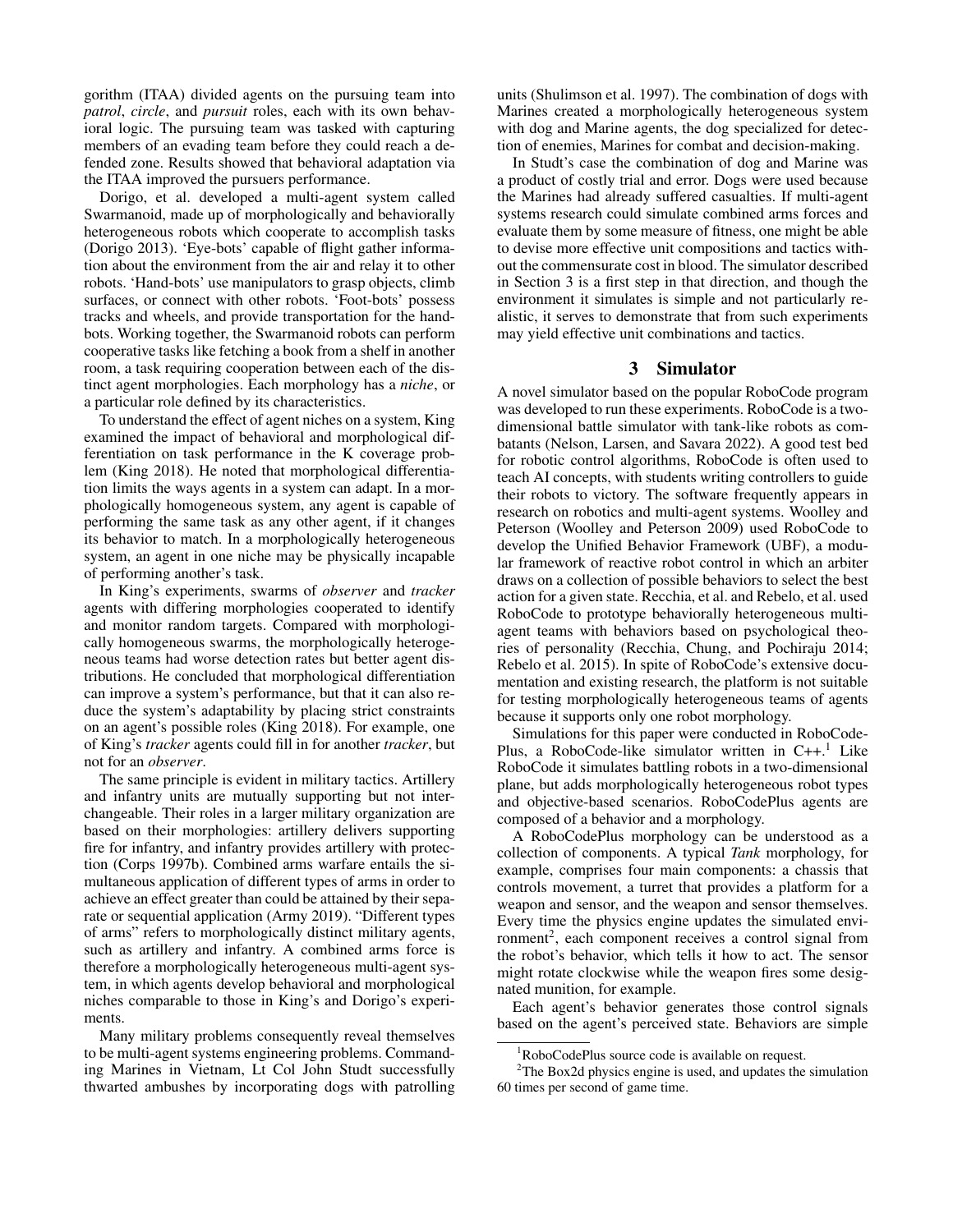

Figure 1: A composite robot behavior in RoboCodePlus. Each behavior (blue rectangle) is associated with a weight (green rectangle) which determines its precedence in the Priority Fusion arbiter.

|                                | Tank | Scout | <b>Artillery</b> |
|--------------------------------|------|-------|------------------|
| <b>Energy</b>                  | 100  | 80    | 100              |
| Max Velocity (m/s)             | 15   | 25    | 15               |
| <b>Rate of Fire</b> (rounds/s) | 3    | n/a   | 1.2.             |
| <b>Weapon Damage</b>           | 12.5 | n/a   | 5.0 x 32 rays    |
| <b>Weapon Range</b> (m)        | 100  | n/a   | 200              |
| <b>Sensor Range</b> (m)        | 100  | 150   | n/a              |

Table 1: Characteristics of agent morphologies

implementations of Woolley and Peterson's UBF. Each behavior is a composite of four *atomic* behaviors with an associated weight. Six times every second, each atomic behavior suggests an action. The composite uses a Priority Fusion arbiter to apply the highest-weight action for each component of the robot.

An example of a robot with such a behavior and arbiter is shown in Figure 1. The robot shown will follow the *Wander* behavior until it detects an adversary, moving randomly around the map. When an adversary is found, the *ChargeRobot* behavior's higher weight will override *Wander*. The robot will cease moving randomly and will instead accelerate towards the adversary.

Three morphologies are used in this paper (see Table 1). The *Tank* is comparable to a robot from the original RoboCode. It has a turret, a cannon, and a sensor. It is able to both find and destroy targets. A *Scout*, by contrast, has no weaponry, but boasts a longer-ranged sensor, a faster maximum speed, and a smaller profile, making it ideal for spotting adversaries but unable to engage them alone. The *Artillery* morphology is the opposite, with slower but more powerful munitions than the Tank, but no sensor of its own. Its munitions explode on impact, using the physics engine to cast 32 rays in a 5-meter circle, inflicting damage and applying force to every robot intersected by a ray. *Artillery* therefore is ideal for disrupting maneuvers or damaging tight formations of enemies, but must rely on allies with sensors to detect and relay target positions.<sup>3</sup>

| <b>Algorithm 1 Run Experiment</b> |                                                                    |                                                   |  |  |  |
|-----------------------------------|--------------------------------------------------------------------|---------------------------------------------------|--|--|--|
|                                   | 1: function $RUN(Population P, Scenario S, int I)$                 |                                                   |  |  |  |
| 2:                                | for $i \leftarrow 1$ . I do                                        |                                                   |  |  |  |
| 3:                                | $\varepsilon \leftarrow \frac{\mathbf{I} - i}{2 \cdot \mathbf{I}}$ | $\triangleright$ Update exploration variable      |  |  |  |
| 4:                                | EVOLVE(P)                                                          |                                                   |  |  |  |
| 5:                                | RESETSCORES $(P)$                                                  | $\triangleright$ Clear old fitness                |  |  |  |
| 6:                                | for $p \in P$ do                                                   | $\triangleright$ Iterate over population          |  |  |  |
| 7:                                | RESET(S)                                                           |                                                   |  |  |  |
| 8:                                | for $j \leftarrow 1, 10$ do                                        |                                                   |  |  |  |
| 9:                                |                                                                    | PLAYROUND(S) $\triangleright$ Play 10 rounds/team |  |  |  |
| 10:                               | end for                                                            |                                                   |  |  |  |
| 11:                               | ADDCREDIT $(p)$                                                    | $\triangleright$ Calculate fitness                |  |  |  |
| 12:                               | end for                                                            |                                                   |  |  |  |
| 13:                               | end for                                                            |                                                   |  |  |  |
| 14: end function                  |                                                                    |                                                   |  |  |  |
|                                   |                                                                    |                                                   |  |  |  |

| <b>Algorithm 2</b> Evolve Population |                                                  |                                             |  |  |  |
|--------------------------------------|--------------------------------------------------|---------------------------------------------|--|--|--|
|                                      | 1: <b>function</b> EVOLVE( <i>Population P</i> ) |                                             |  |  |  |
| 2:                                   | SORT(P)                                          | $\triangleright$ Sort population by fitness |  |  |  |
| 3:                                   | $n \leftarrow$ ELITES                            | $\triangleright$ Set number of elites       |  |  |  |
| 4:                                   | for $i \leftarrow n$ , <i>P.count</i> do         |                                             |  |  |  |
| 5:                                   | $r \leftarrow$ RANDOM $(0, 1)$                   | $\triangleright$ Get random fraction        |  |  |  |
| 6:                                   | if $r < \varepsilon$ then                        |                                             |  |  |  |
| 7:                                   | RANDOMIZE $(P[i])$                               |                                             |  |  |  |
| 8:                                   | else                                             |                                             |  |  |  |
| 9:                                   |                                                  | $p1, p2 \leftarrow$ GETRANDOMELITE()        |  |  |  |
| 10:                                  | $P[i] \leftarrow \text{CROSSOVER}(p1, p2)$       |                                             |  |  |  |
| 11:                                  | end if                                           |                                             |  |  |  |
| 12:                                  | end for                                          |                                             |  |  |  |
|                                      | 13: end function                                 |                                             |  |  |  |

### 4 Evolution

Evolution was conducted on a population *P* of 100 teams, where each individual  $p$  in  $P$  was a team comprising several robots with their behaviors. During each run, the modified team completed 100 ten-round game sets, evolving after each set (see Algorithm 1). At each evolution the fittest 10 teams, elites, were preserved until the next generation. The rest of the population was filled with new teams produced via crossover between the elites or random generation. The ratio of teams produced by crossover versus random generation was controled by variable  $\eta$ . In early sets more teams were randomly generated, favoring exploration of the domain, while in later sets exploitation was favored, with most teams produced via crossover (see Algorithm 2). Random mutations were applied to robot morphologies and individual behaviors with a probability of 5% every iteration.

Teams were evolved in competition. At the start of each experiment, a population of 100 random teams was generated for both teams in the scenario. Teams were then evolved in eleven alternating runs, one team evolving on odd-numbered runs and the other on even. The evolved teams were then assessed for tactics matching the definitions of combined arms given in (Army 2019) and (Corps 1997a). Fitness scores were calculated as a composite of a team's win rate  $W$  and conservation  $C$  in each set of 10 games, as shown in Equation (1), Equation (2), and Equation (3). Con-

<sup>&</sup>lt;sup>3</sup>Video demonstrations of tactics evolved in these experiments are hosted at https://www.robocodeplus.com.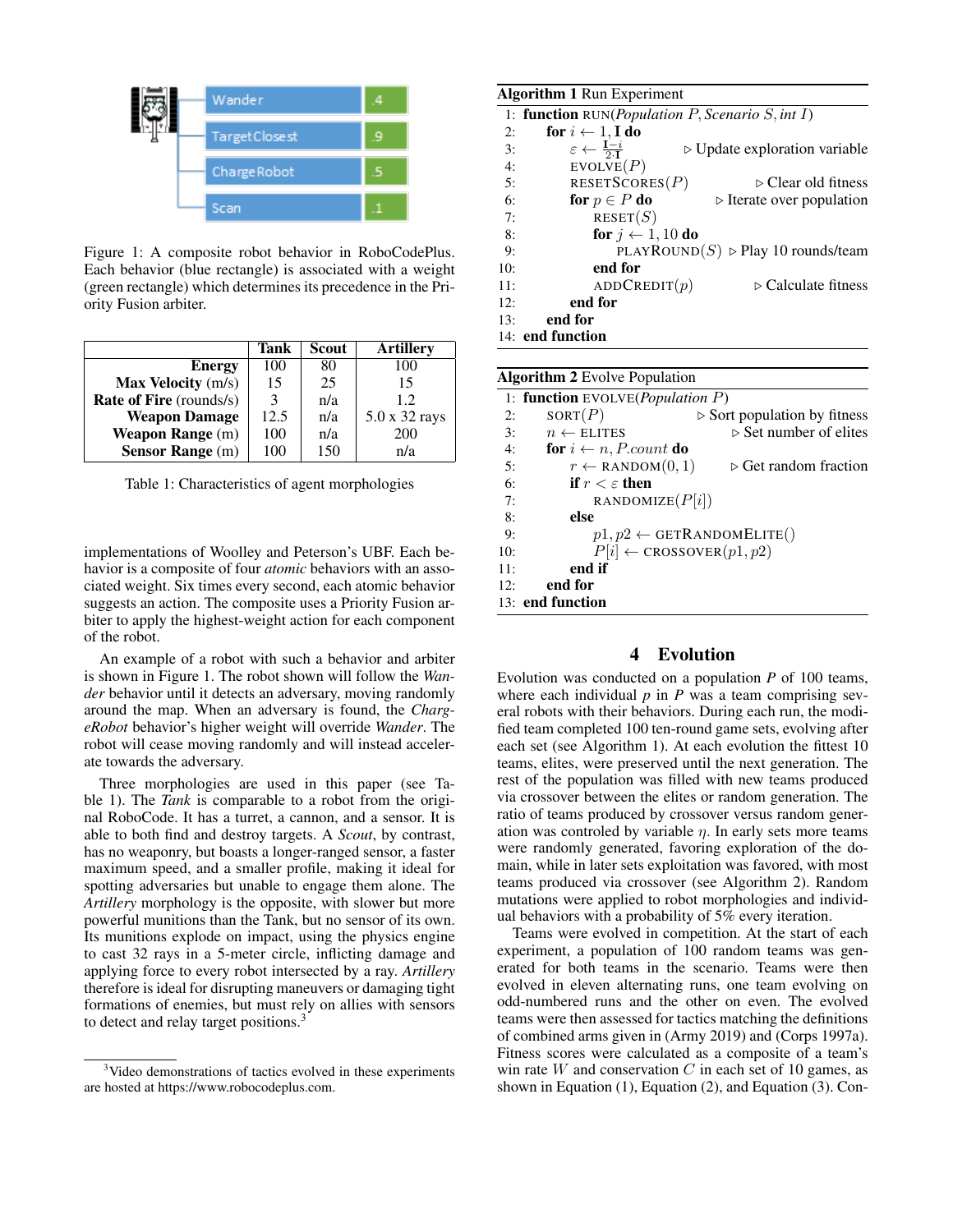servation was based on the number of remaining robots out of the team's initial total, and the sum of all robots' remaining energy out of their maximum.

$$
W = \frac{victories}{rounds} \tag{1}
$$

$$
C = .5 \left( \frac{survivors}{totalRobots} \right) + .5 \left( \frac{energy}{maxenergy} \right) \tag{2}
$$

$$
F = .6(W) + .4(C)
$$
 (3)

Coefficients for each equation were selected by trial and error, with no metaheuristic optimization. Equation (2) was written to weight survival rate equally with energy retention, while Equation (3) is influenced by a team's win rate slightly more than its conservation.

#### 5 Experiments

Three scenarios were tested, each with a different objective. All scenarios took place on a 200 by 200 meter map with no obstacles or terrain features. Morphologies shown in the figures below changed as the teams evolved.

#### 5.1 Zone Defense

In the Zone Defense scenario, the Southern team attempted to reach a target zone centered around the coordinates (100,200). The Northern team was meanwhile tasked with keeping the Southern team out of the target zone for at least 25 seconds of game time. The Southern team comprised two robots and the Northern team five.

#### 5.2 Elimination

In Elimination, the Southern team's objective was to destroy a target robot on the Northern team, whose objective was to protect that robot for at least 25 seconds. The Northern, defensive team comprised five robots, including the target. The Southern team comprised four robots. While the attackers were given a target id, they received no special information about the target's location, so that they had to locate the target before it could be destroyed.

#### 5.3 Last Team Standing

In the Last Team Standing scenario, each team was tasked with destroying the other. Teams started the game in random positions within 20 meters of the North or South edge of the map, respectively. If neither team attained victory within 84 seconds (5000 ticks of the physics engine), the game was declared a tie, and neither team was counted victorious.

### 6 Results

Each evolved team was assessed for the presence of combined arms tactics. A team behavior was deemed a combined arms tactic if it could be shown to fit the definitions of combined arms given by United States Army (USA) and Marine Corps (USMC) Doctrinal Publications. According to the Army, combined arms "is the synchronized and simultaneous application of arms to achieve and effect greater than



Figure 2: Zone Defense scenario map



Figure 3: Elimination scenario map

if each element was used separately or sequentially" (Army 2019). According to the Marine Corps, it is "the full integration of arms in such a way that to counteract one, the enemy must become more vulnerable to another" (Corps 1997a).

Team tactics matching one or both definitions of combined arms were observed in all three test cases. Each tactic is described in this section, with an accompanying diagram of the team dispositions in each tactic.

#### 6.1 Cooperative Scouting

In Zone Defense, the fittest defending teams consistently evolved to include a single scout and four artillery robots. The scout swept its sensor across the map and continually notified the artillery of the attackers' positions. The artillery focused their fire on the positions relayed by the scout. Such symbiotic teams of scout and artillery also emerged in the other two tested scenarios.

The scout and artillery morphologies are naturally symbiotic. The scout possesses superlative sensors but no armament, while the artillery possesses a powerful armament but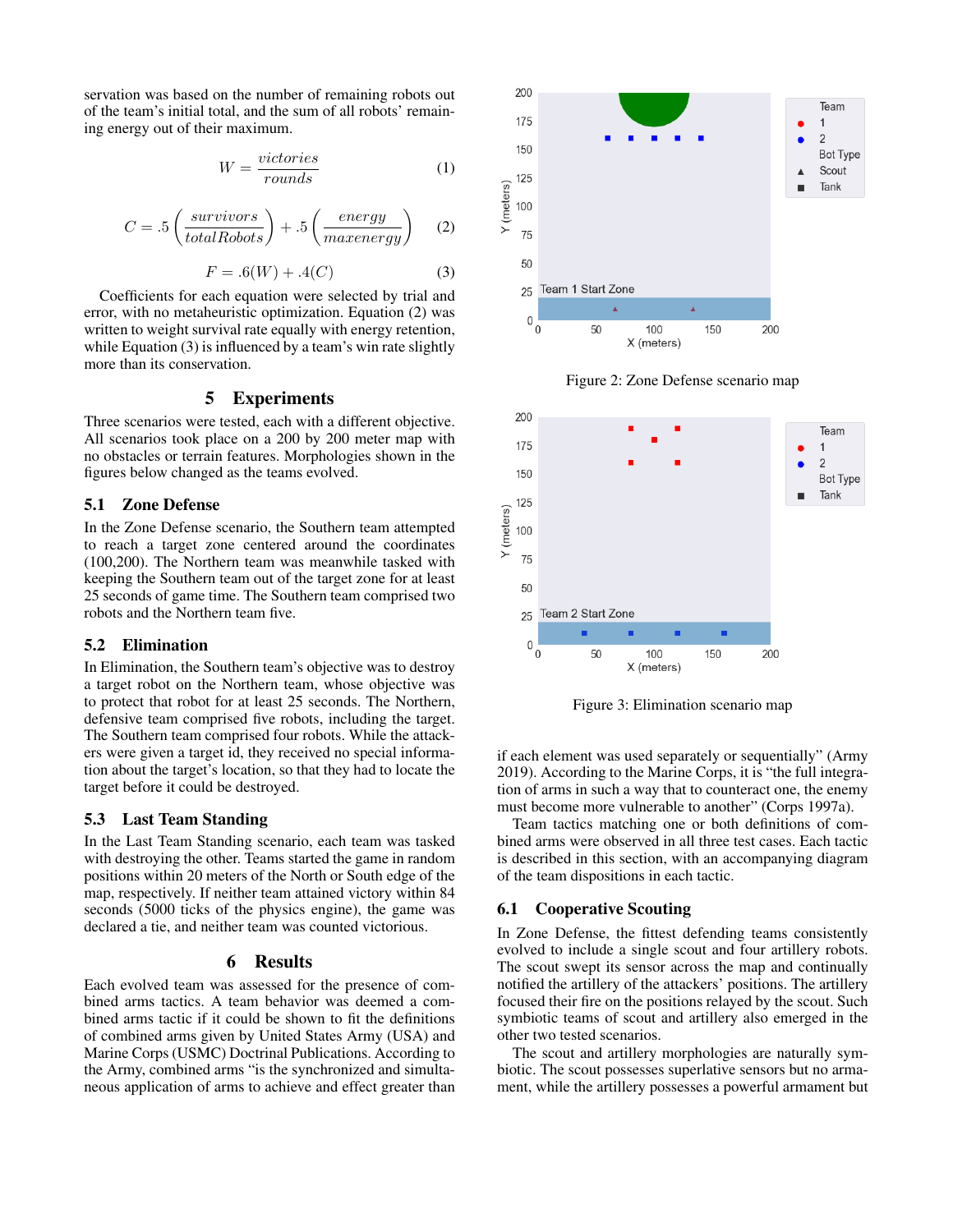

Figure 4: Last Team Standing scenario map

no sensors. Therefore neither morphology is capable of engaging an enemy without the other, making these teams an example of combined arms as defined in (Army 2019).

The pair are also an example of how the morphological forms of agents in a system can influence the roles those agents take in the overall system. The scout and the artillery each have a behavioral niche dictated by their physical makeup, which in turn constrains the tactical options of the larger team. The observation is important because it shows that behavior and morphology are not independent, and that the behavior of an emergent system might be engineered via the morphology of its constituent agents.

#### 6.2 Decoy

The scout and artillery combination often arose in the Elimination scenarios. In one such instance, the attacking team used two scouts to identify the target robot for two artillery, which then destroyed the target from long range. To counter this strategy, the defending team evolved a decoy behavior incorporating the strengths of each morphology type. A tank charged the attacking artillery, damaging them and drawing their fire. The same tank and a scout scanned the battlefield and relayed enemy positions to a defending artillery unit, which began firing at the attackers while the attacking artillery was busy with the decoy tank. Meanwhile the defended robot fled to a corner to stay out of the way.

The attacking artillery face a dilemma. If they engage the decoy they come under fire from the defending artillery. If they ignore the decoy it can attack them itself. The defending team therefore fits the definition of combined arms in (Corps 1997a), integrating units such that by countering one, the enemy becomes vulnerable to another.

#### 6.3 Multi-Pronged Attacks

Multi-pronged attacks occurred in both teams in the Elimination and Last Team Standing scenarios, and on the attacking side in the Zone Defense scenario. Several varieties of this tactic emerged, incorporating various combinations of robot morphologies. In such attacks, team members were



Figure 5: Cooperative scouting: the blue scout identifies targets for four blue artillery.



Figure 6: Decoy: One red tank advances to attack the blue artillery. The blue artillery fires on the red while they are distracted. The target robot is marked by a yellow star.

distributed along different lines of approach to the target. One or two would flank East, for example, while another flanked West and two more advanced up the map center. These formations enabled teams to approach the target from multiple directions simultaneously and forced defenders to prioritize between different groups of attackers, once again recalling the definition of combined arms in (Corps 1997a).

One such instance occurred in the Last Team Standing scenario. The Northern team had just developed the tactic of sending robots in a pincer movement down the West and East flanks. In response, the Southern team evolved a two-pronged advance that sent three tanks down the West flank, where they overwhelmed that arm of the Northern pincer. The tanks used their sensors to identify targets for the second prong of the attack: two artillery robots which moved towards the map center. By using tanks rather than scouts to identify targets, the Southern team exchanged